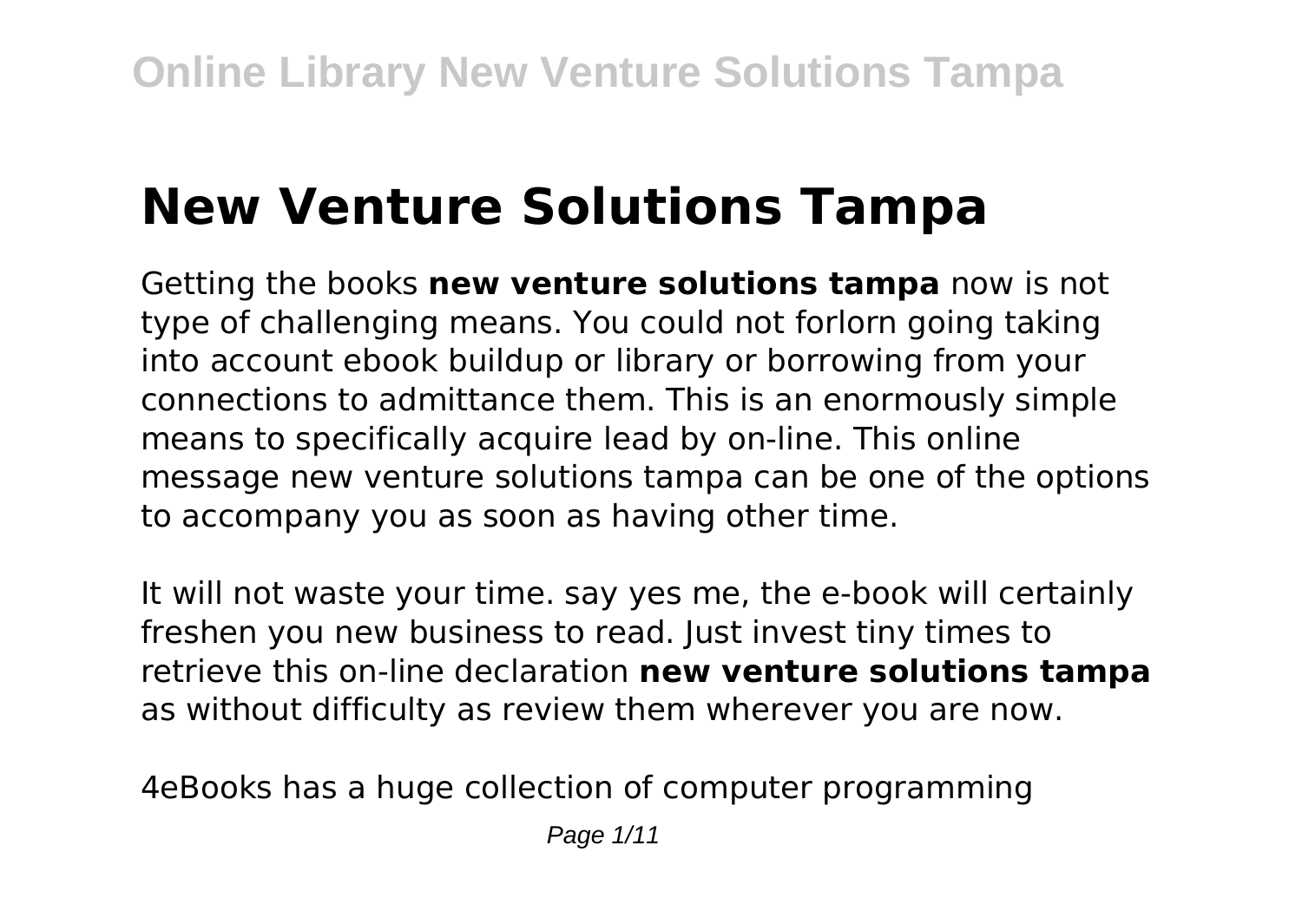ebooks. Each downloadable ebook has a short review with a description. You can find over thousand of free ebooks in every computer programming field like .Net, Actionscript, Ajax, Apache and etc.

#### **New Venture Solutions Tampa**

See more of New Venture Solutions on Facebook. Log In. Forgot account? or. Create New Account. Not Now. New Venture Solutions. Home Security Company in Tampa, Florida. Community See All. 1 person likes this. 1 person follows this. 0 check-ins. About See All. 4830 W Kennedy Blvd, Ste 600 (2,380.45 mi) Tampa, Florida 33609. Get Directions (813 ...

#### **New Venture Solutions - Home | Facebook**

Find 23 listings related to New Venture Solutions in Tampa on YP.com. See reviews, photos, directions, phone numbers and more for New Venture Solutions locations in Tampa, FL.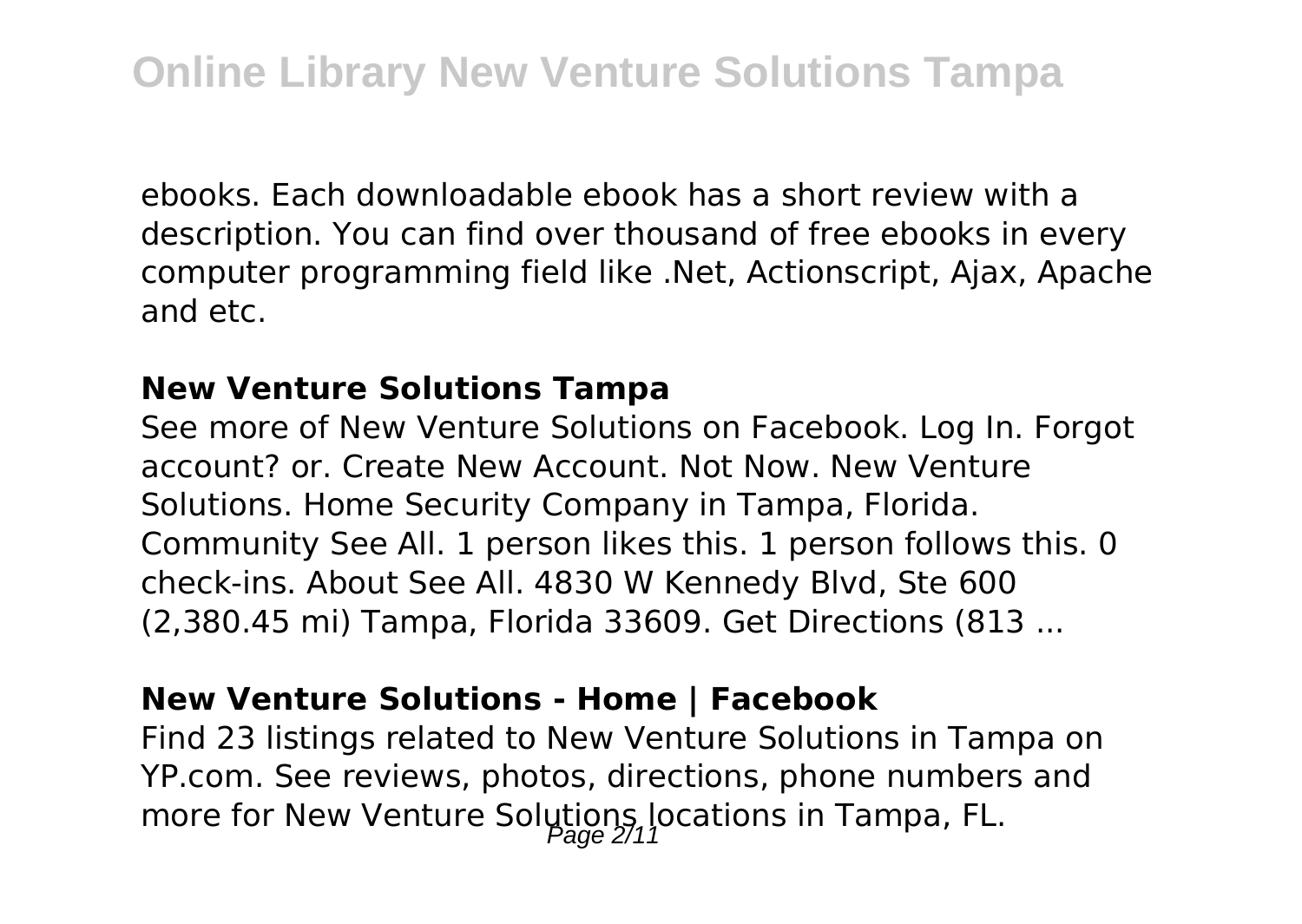#### **New Venture Solutions in Tampa, FL with Reviews ...**

Glassdoor has 5 New Venture Solutions reviews submitted anonymously by New Venture Solutions employees. Read employee reviews and ratings on Glassdoor to decide if New Venture Solutions is right for you.

#### **New Venture Solutions Reviews | Glassdoor**

NEW VENTURE SOLUTIONS INC. FLORIDA DOMESTIC PROFIT CORPORATION: WRITE REVIEW: Address: 21937 Us Highway 19 N Clearwater, FL 33765: Registered Agent: Forshee Cherlise: Filing Date: March 25, 2014: File Number: P14000026947: Contact Us About The Company Profile For New Venture Solutions Inc.

## **New Venture Solutions Inc. - Clearwater FL, Flint MI, and**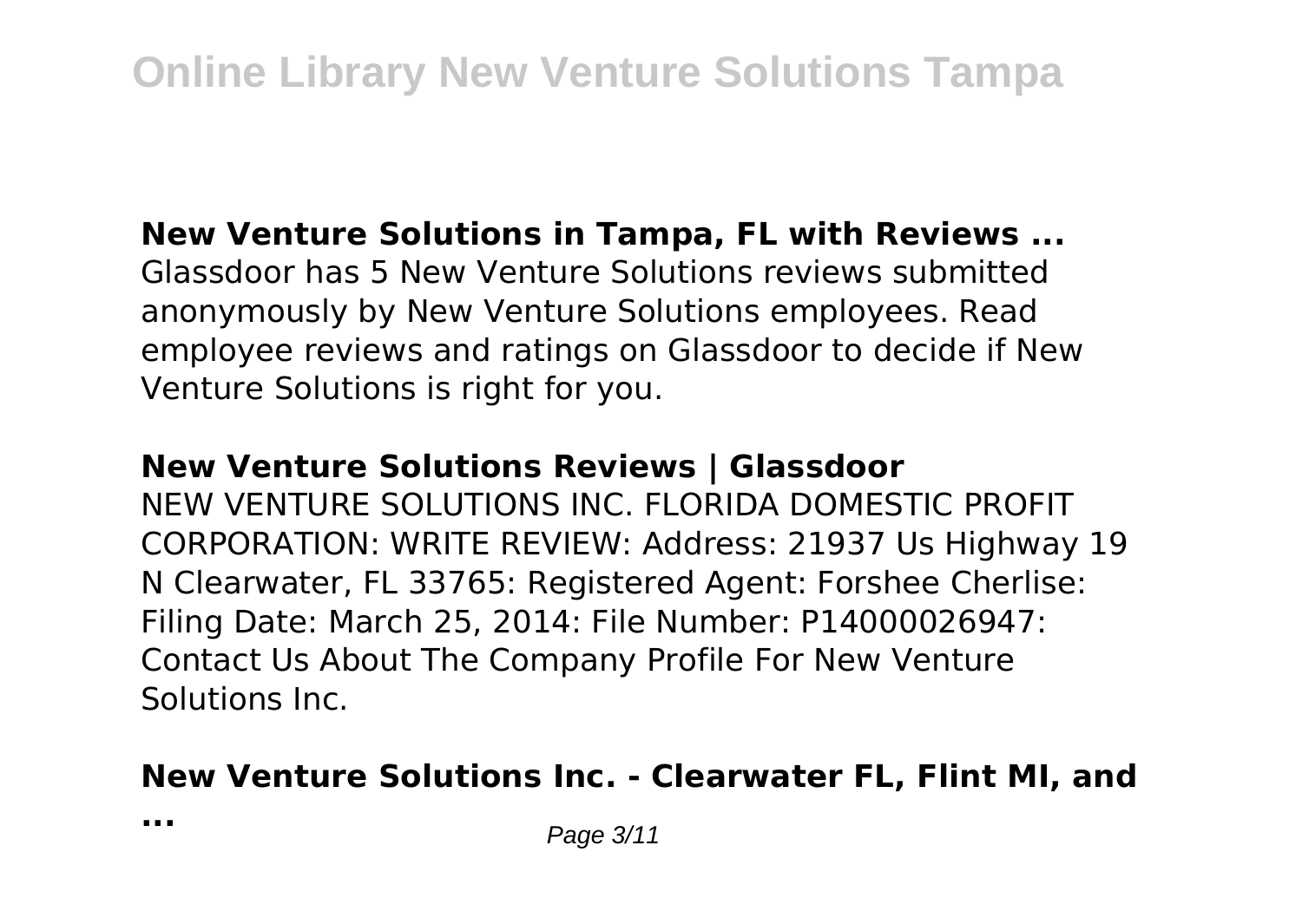New Venture Development Sometimes established companies don't have the right combination of entrepreneurial and innovative tools to finance, design and manage a new business. Gathering the right team of experts and resources to develop a startup can be difficult, especially if that team doesn't have the skills to generate unique business ideas or produce the necessary business models to ...

## **New Venture Consulting | Tampa | Orlando | Atlanta | Chicago**

11208 Blue Heron Blvd N, Suite 200 St. Petersburg, FL 33716. Phone: 727.532.0603 Fax: 727.531.6172

## **Tampa IT Support | iVenture Solutions - Managed IT Support**

Social Venture Solutions, Inc. is a Florida Domestic Profit Corporation filed on March 6, 2006. The company's filing status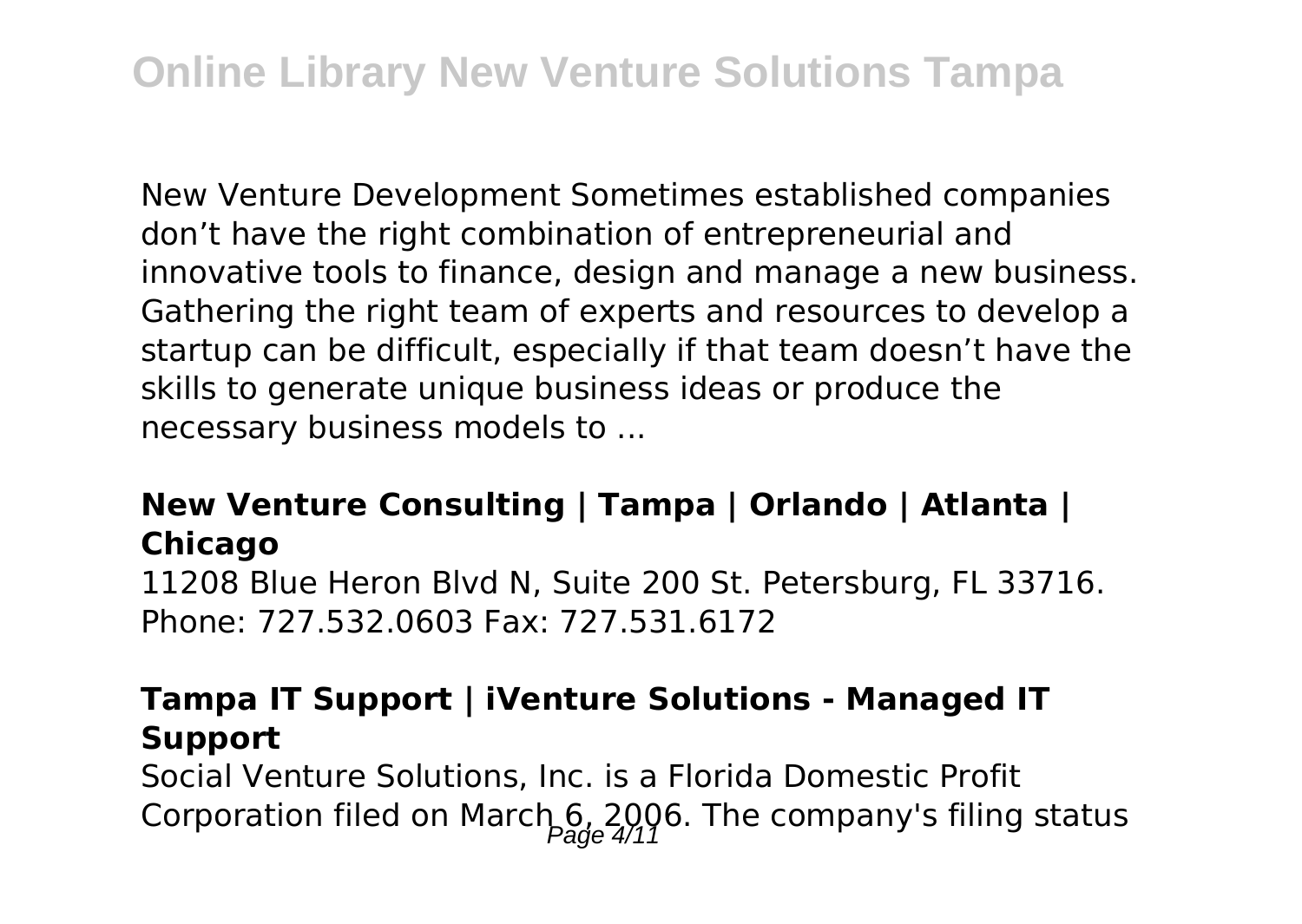is listed as Inactive and its File Number is P06000033150. The Registered Agent on file for this company is Jablow Jeffrey and is located at 502 Belle Chase Cir, Tampa, FL 33634.

## **Social Venture Solutions, Inc. in Tampa, FL | Company Info ...**

iVenture was founded in Jacksonville in 2000, later expanding to Orlando in 2008 and Tampa in 2015 to provide statewide coverage across Florida. For 20 years, iVenture has been on a mission to deliver a superior IT experience to the best-run businesses in Florida and beyond. iVenture aims to give professionals more time to do what matters most by eliminating IT-related stressors from our ...

**About iVenture | iVenture Solutions - Managed IT Support** Venture Solutions is now known as Taylor Corporation. In January 2018 Venture Solutions joined forces with its sister companies to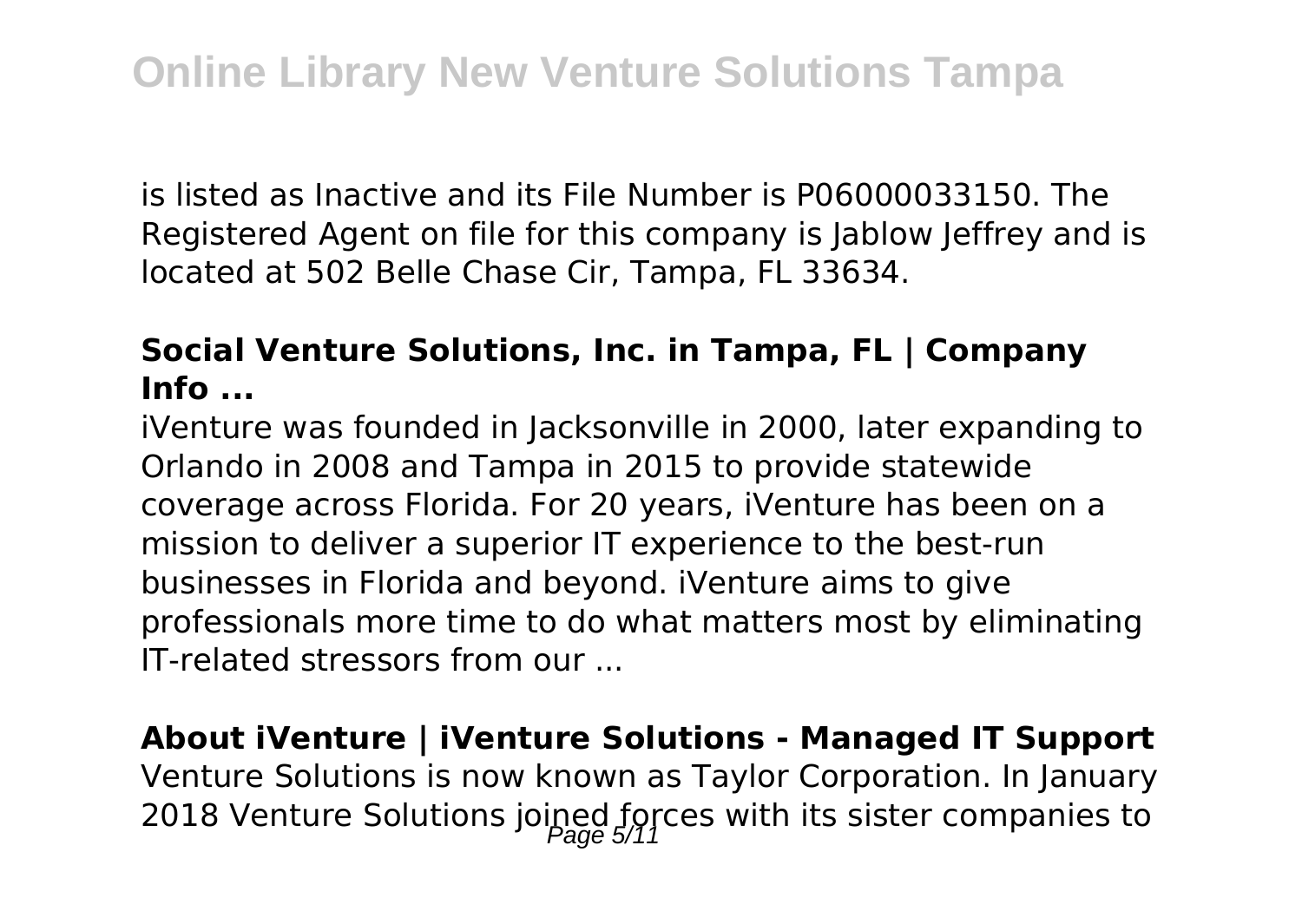form a powerhouse in Customer Communications Management within Taylor Corporation. There will be no updates or responses posted on this page. For continued news follow Taylor Corporation on Glassdoor.

#### **Venture Solutions Reviews | Glassdoor**

Deloitte Strategic Finance Senior Consultant for Deloitte Newventure Accelerator Team in Tampa, Florida Deloitte Services LP includes internal support areas such as Marketing and Communications, Human Resources/Talent, Information Technology, Facilities Management, and Financial Support Services.

#### **Strategic Finance Senior Consultant for Deloitte New ...**

New, Refurbished & Used Medical Equipment Products and Services. Our reputation, integrity, attention to detail, and knowledge set us apart from the competition. Venture Medical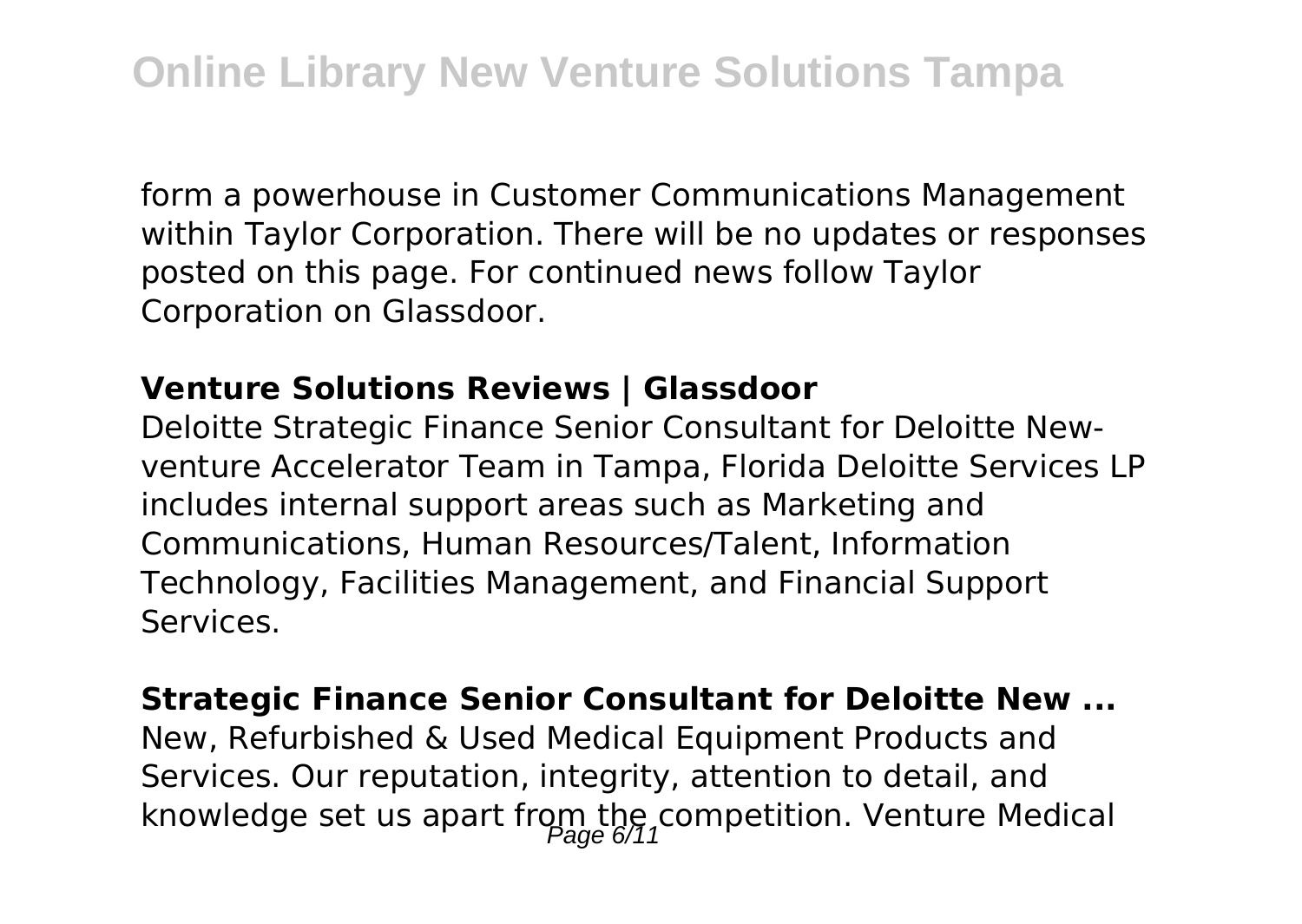can save you time, money and headaches by providing you with helpful strategies for fitting new, refurbished and used medical equipment to your budget.

## **New, Used, and Refurbished Medical Equipment | Venture Medical**

Find out what works well at Venture Solutions from the people who know best. Get the inside scoop on jobs, salaries, top office locations, and CEO insights. Compare pay for popular roles and read about the team's work-life balance. Uncover why Venture Solutions is the best company for you.

**Venture Solutions Careers and Employment | Indeed.com** Deloitte New Venture Accelerate Solution Sales - AVP. ... Deloitte Tampa, FL 4 days ago Be among the first 25 applicants. See who Deloitte has hired for this role. Apply on company website Save.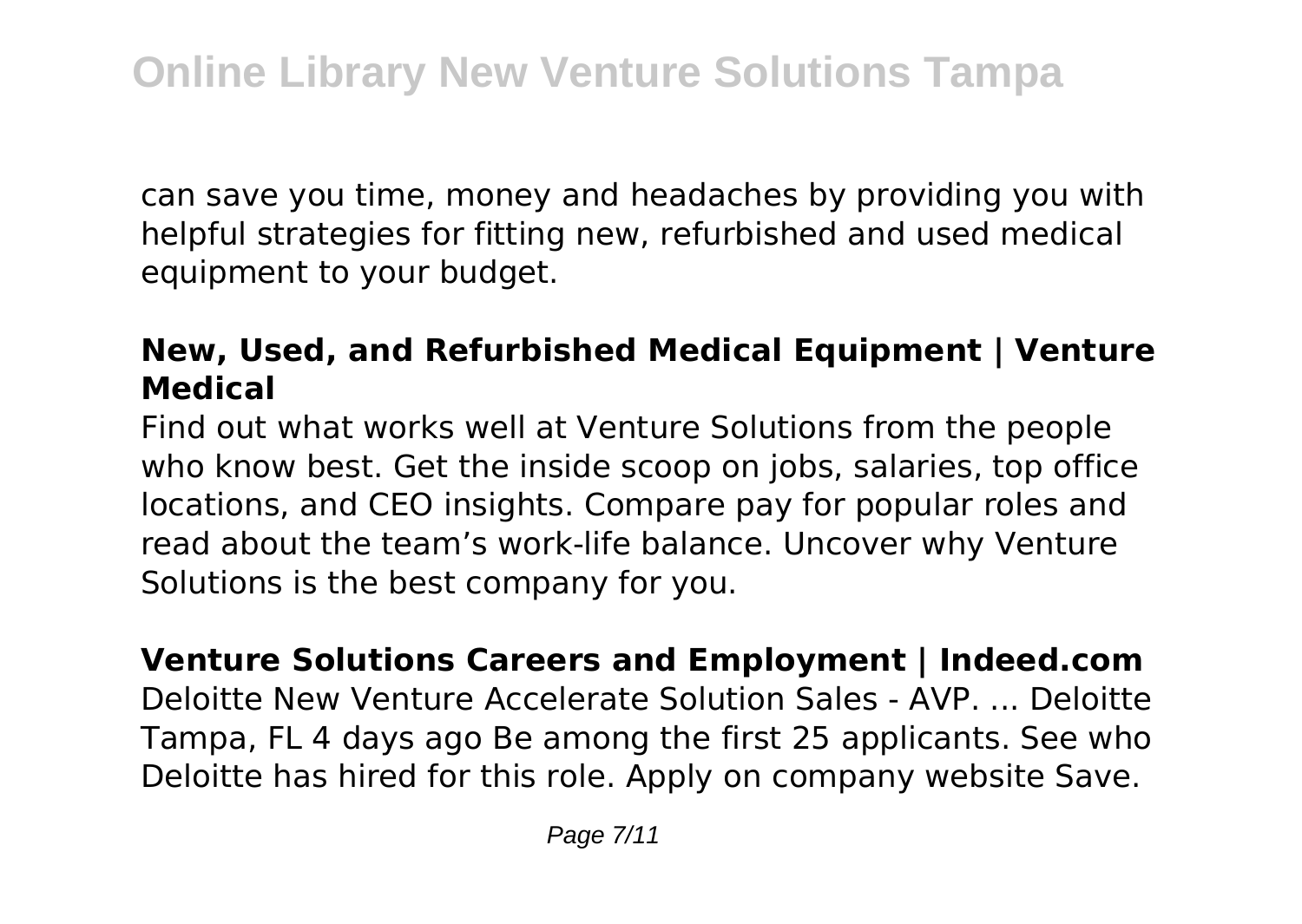## **Deloitte hiring Deloitte New Venture Accelerate Solution**

**...**

New Venture Solutions, Vaughan, Ontario. 506 likes. We are one of the nation's premier Real Estate & Business Advisory firms. We provide business owners and entrepreneurs advisory service both in...

## **New Venture Solutions - Home | Facebook**

Region's Leading Academic Medical Center Launches New Venture Capital Fund, Tampa General Hospital InnoVentures Tampa General to partner with Embarc Collective as it sets its sights on building ...

## **Region's Leading Academic Medical Center Launches New**

**...**

TAMPA, Fla. , Nov. 6, 2020 /PRNewswire/ -- Tampa General Hospital President and Chief Executive Officer John Couris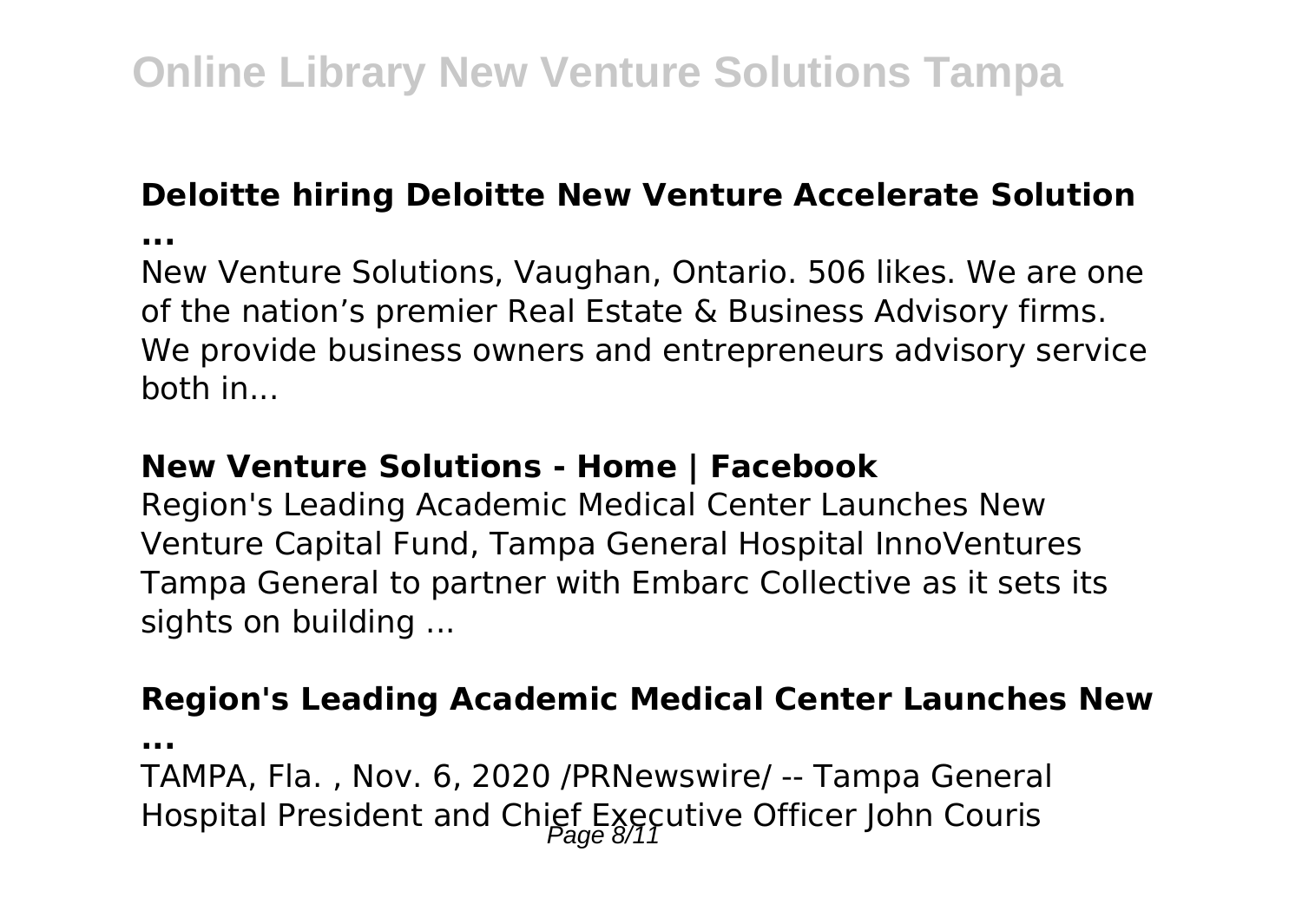announced the creation of Tampa General Hospital's InnoVentures, a venture capital fund dedicated to driving a culture of innovation across the region's leading academic medical center through the support of early-stage startups and direct investments.

#### **Region's Leading Academic Medical Center Launches New ...**

Region's Leading Academic Medical Center Launches New Venture Capital Fund, Tampa General Hospital InnoVentures PRESS RELEASE PR Newswire Nov. 6, 2020, 04:48 PM

#### **Region's Leading Academic Medical Center Launches New**

**...**

TAMPA, Fla., Nov. 6, 2020 /PRNewswire/ -- Tampa General Hospital President and Chief Executive Officer John Couris announced the creation of Tampa General Hospital's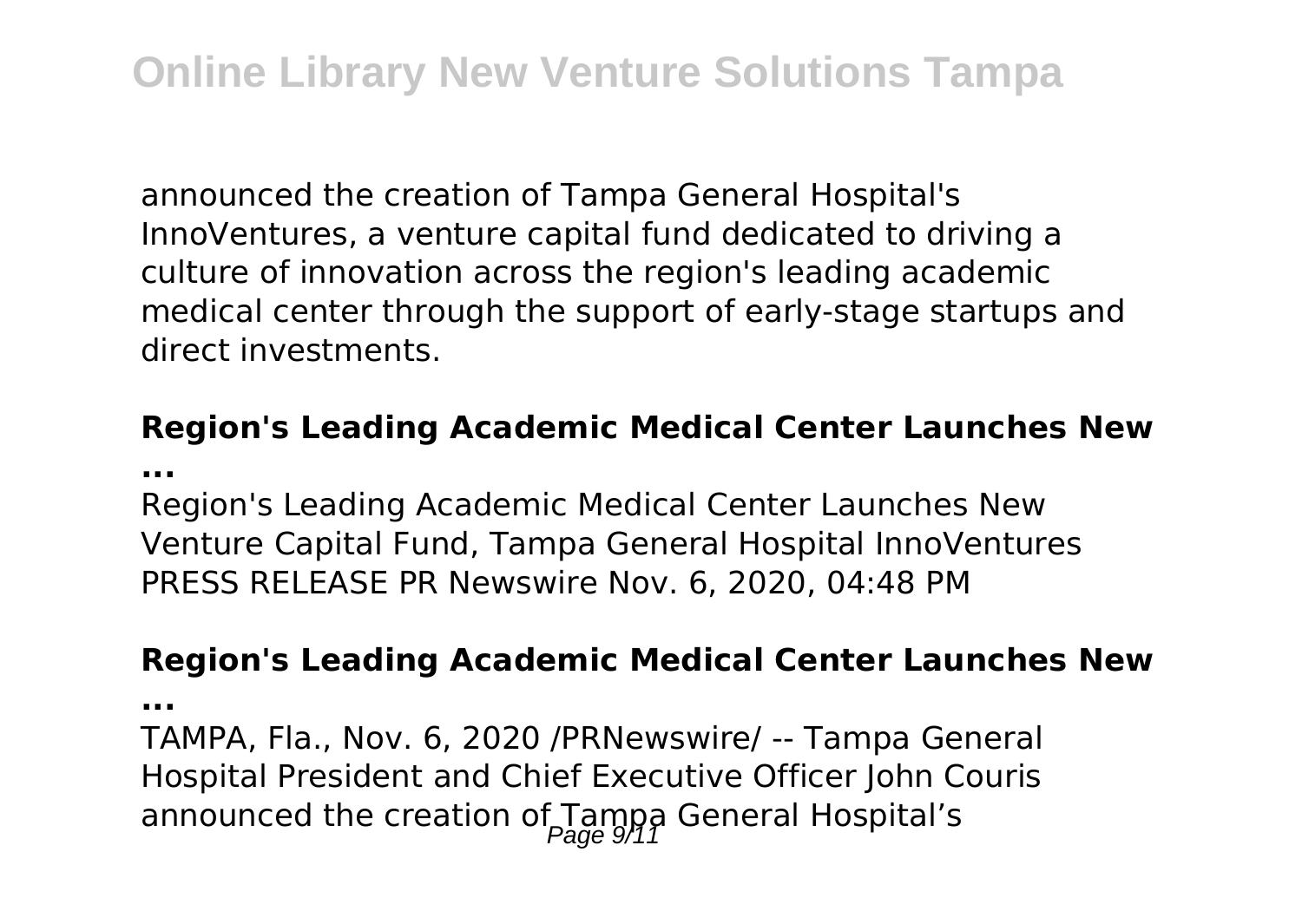InnoVentures, a venture capital fund dedicated to driving a culture of innovation across the region's leading academic medical center through the support of early-stage startups and direct investments.

## **Region's Leading Academic Medical Center Launches New**

**...**

TAMPA, Fla., Nov. 6, 2020 /PRNewswire/ — Tampa General Hospital President and Chief Executive Officer John Couris announced the creation of Tampa General Hospital's InnoVentures, a venture capital fund dedicated to driving a culture of innovation across the region's leading academic medical center through the support of early-stage startups and direct investments.

## **Region's Leading Academic Medical Center Launches New**